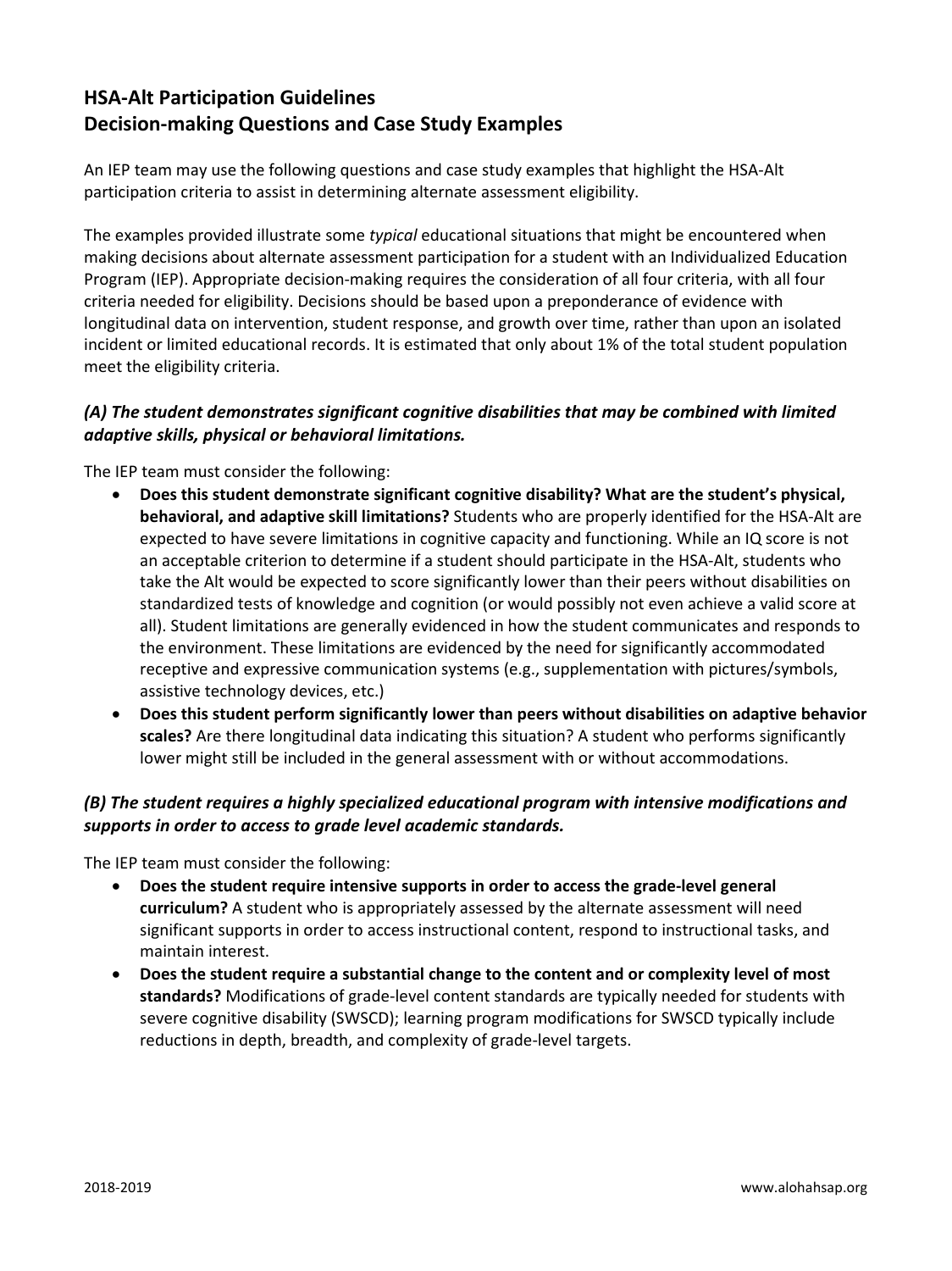## *(C) The student's daily instruction is substantively different from that of peers without disabilities and requires extensive, repeated individualized instruction and support across multiple settings.*

The IEP team must consider the following:

- **How does the student's daily instruction differ from peers? Are communication and attention supports, accommodations, and modifications in grade level content a must for this student? Does the student require a reduction in the difficulty of most instructional tasks?** Communication and attention supports, accommodations, and modifications that typically mark instruction, make how the HSA-Alt student communicates, responds to the environment, and learns look significantly different from the instruction of peers without disabilities. The student consistently receives instruction and assessments that are reduced in expectation; e.g., shorter, more concrete, more explicitly structured, with fewer options to choose from, etc.
- **When the student is required to generalize skills, concepts, or knowledge across other school, home, and/or community contexts, is he or she able to do that automatically?** SWSCD typically cannot perform a skill or concept in a new or different context. Each setting requires a complete reteaching of the target skill.

# *(D) The student's difficulty with the demands of the general academic curriculum is not due to social, cultural or environmental factors, expectation of poor performance, or excessive absences.*

The IEP team must consider the following:

- **Are cultural, social, and economic issues the cause of the low achievement?**
- **Is the decision about assessment participation based upon past behavioral issues or low performance expectations?**
- **Is the student's specific learning disability, emotional disability, deaf/hard of hearing disability, or visual disability including blindness the primary factor impacting the ability to learn?**
- **Is the past history of special education participation (disability category, type of service delivery, placement, etc.) affecting the decision?**
- **Is the student frequently absent from school and is that the cause of the low achievement?**

**A student must meet All Four Participation Criteria in order to participate in the HSA-Alt.**

**See the Case Study Examples below for an illustration of how to apply these criteria.**

#### **Case Study Examples**

**Example 1:** At 13 years of age, Sandra is currently able to identify familiar pictures and picture symbols and has an emerging sight word vocabulary of around 35 words. She can answer basic recall questions regarding short passages of text that have been read to her and she speaks using two and three word phrases. Sandra can independently write her personal information and can copy text. She can click and drag using a mouse on the computer and can type, but only when provided a model. Because of severely limited cognitive functioning, reductions in depth, breadth, and complexity for performance, and the requirement for significant modifications to instructional materials and instructional delivery, the **IEP team determines that Sandra meets HSA-Alt Participation Criteria A-C**. In addition **Criterion D** is met because social, cultural or environmental factors, expectation of poor performance, or excessive absences are not primary contributing factors for her current difficulty.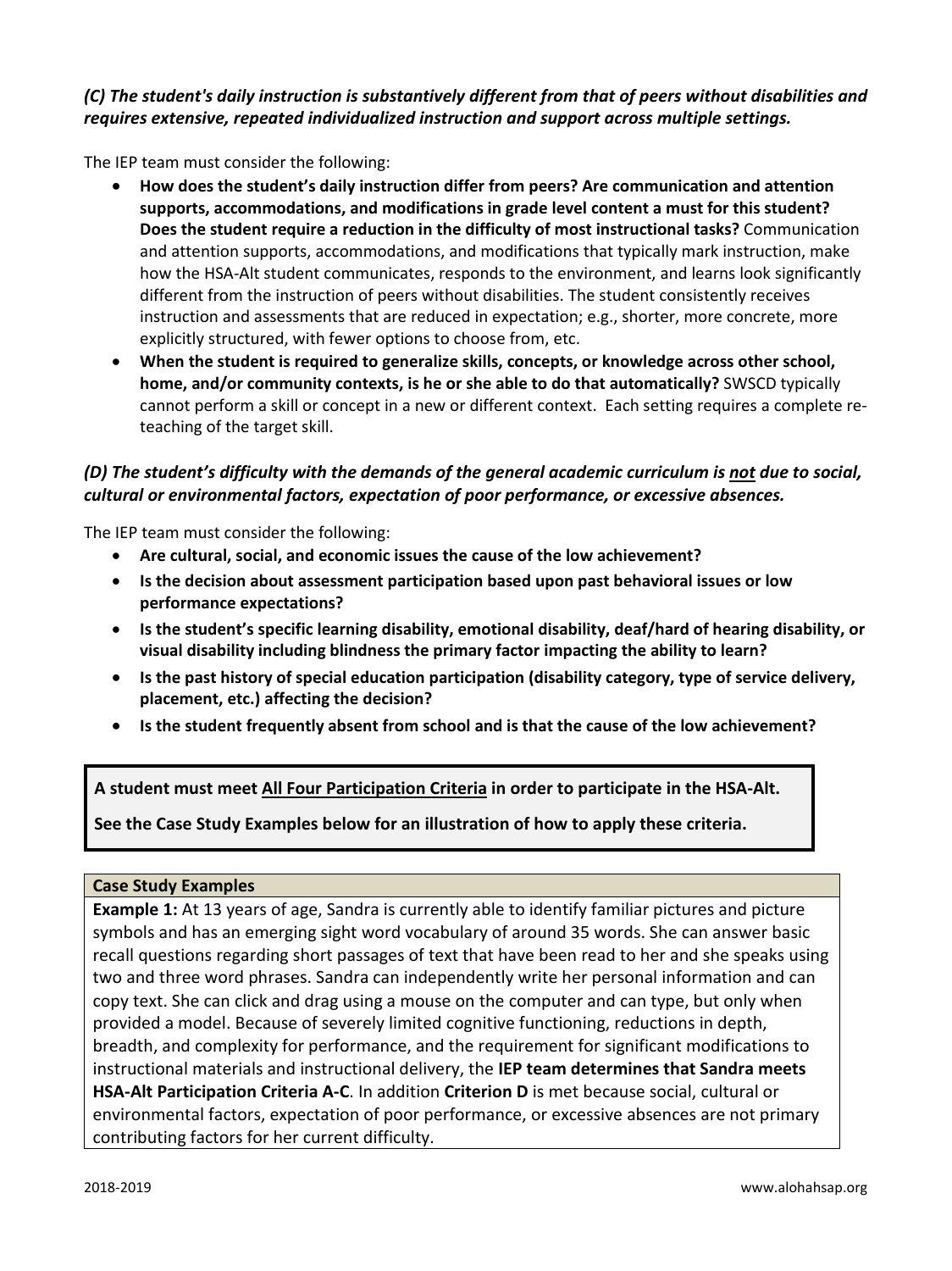**Example 2:** Roger, who is 13 years old, uses an augmentative communication device with voice and print output to take part in classroom discussions and instructional activities as well as to participate in the statewide assessment. He reads (using large print version) and answers questions at grade level. Even though Roger's communication is supplemented by the use of assistive technology and he requires adaptations to materials, he does not exhibit the characteristics of a student with a significant cognitive disability. **Therefore, his IEP team determines Roger does not meet Criterion A of the HSA-Alt Participation Criteria and he is not eligible to take the alternate assessment.** Instead, the team determines he would be most appropriately assessed using the general assessment with accommodations.

**Example 3:** During typical 7th grade instruction, Raymond needs pictures to supplement grade level text to overcome the print-only barrier to comprehend reading material. He needs an eye gaze board to respond to questions about grade level content, and content-related concrete objects to manipulate during specific instructional times and activities (lecture, large group discussion) along with a positive behavior support plan. Because of severely limited cognitive functioning, reductions in depth, breadth, and complexity for performance, and the intensity of the instructional supports necessary to access the general curriculum, the **IEP team determines that Raymond meets HSA-Alt Participation Criteria A-C**. In addition, **Criterion D** is met because social, cultural or environmental factors, expectation of poor performance, or excessive absences are not primary contributing factors for his current difficulty.

**Example 4:** Sylvia needs consistently delivered verbal cues to remain on task during most instructional activities. While reading text, she does need to have some grade level vocabulary words highlighted to aid her comprehension, in addition to having some text read to her. Even though Sylvia does need some instructional support that would not typically be provided for her peers without identified disabilities, her **IEP team determines that she does not meet HSA-Alt**  Participation Criteria A and B and instead determines she would be most appropriately assessed using the general assessment with accommodations.

**Example 5:** While the grade level standard of 4.MD.1 specifies that students should "Know relative sizes of measurement units within one system of units including km, m, cm; kg, g; lb, oz.; l, ml; hr, min, sec,", nine-year-old Jackson is expected to use only metric units when measuring length as the base ten system causes less confusion for him. He is also only expected to measure length and perimeter. For the concept of area, because Jackson is not currently working on multiplication, he uses strategies such as repeated addition to find the area of tiled rectangular interiors. His **IEP team determines that Jackson does not meet HSA-Alt Participation Criteria A and B** and instead determines he would be most appropriately assessed using the general assessment with no accommodations.

**Example 6:** When other 8th grade students are interpreting information from a pie chart showing the results of a school-wide survey of favorite music genres, Caroline's teacher makes adaptations to the chart, such as only comparing the results of three genres that are the most obviously discrepant in terms of quantity. A pie chart representing those three response categories has been cut apart so that Caroline can overlay the sections to make her comparisons, and it is expected that Caroline can make distinctions such as "most" and "least" as opposed to specific numerical or percentage differentiations. Because of the severely limited cognitive demand of tasks posed and the consistent use of accommodations and modifications to adapt curriculum and instruction for Caroline, her **IEP team determines that she meets HSA-Alt Participation Criteria A-C**. In addition, **Criterion D** is met because social, cultural or environmental factors, expectation of poor performance, or excessive absences are not primary contributing factors for her current difficulty.